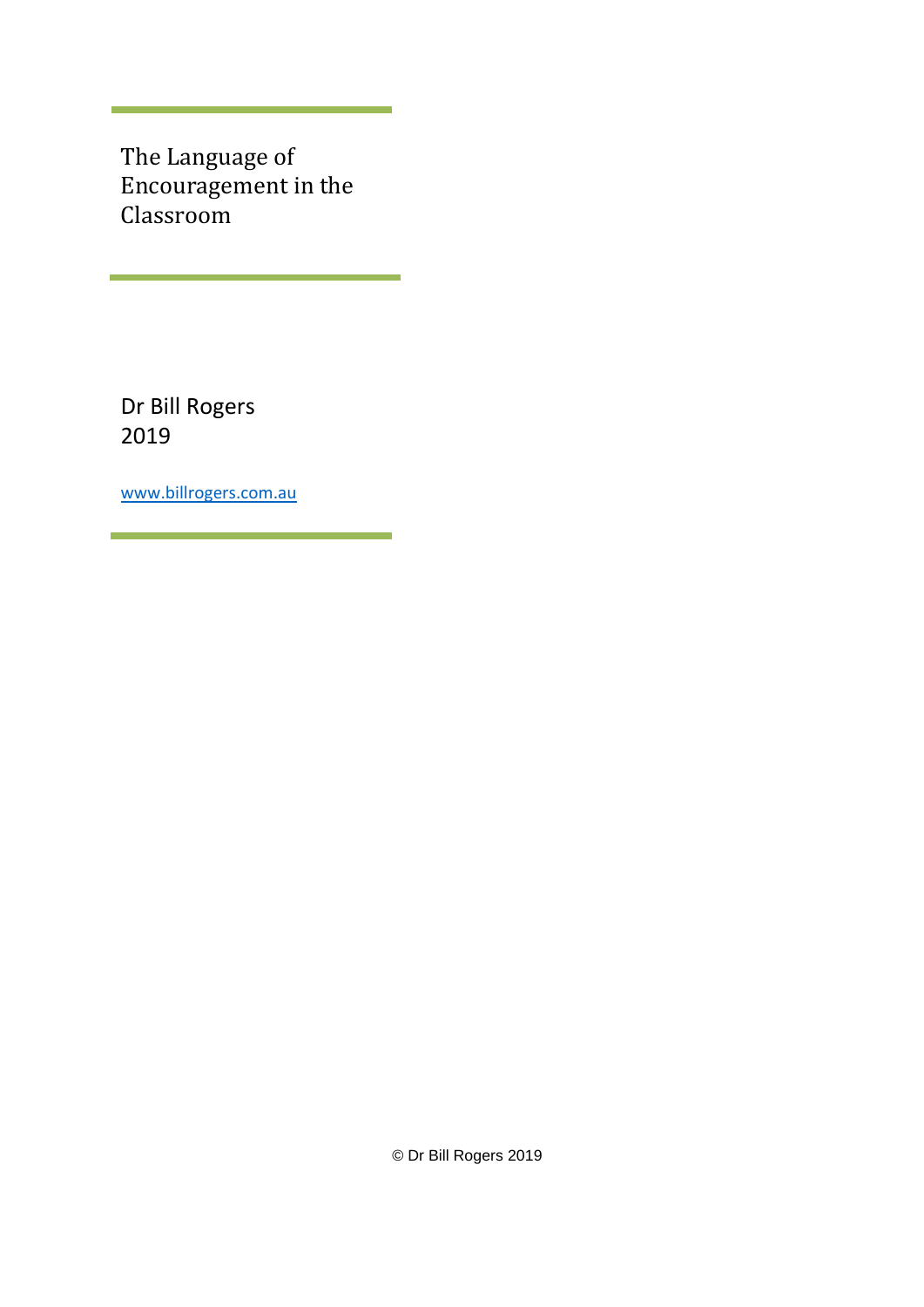## **Encouragement : enabling a child's confidence and 'courage' as a learner.**

Dreikurs et al (1982) have argued that encouragement is paramount (sic) in building a child's self-confidence, learning ability and commitment to the learning process. He attenuates the word *courage* (from en*courage*ment) with respect to the way we enable students to take the effort of 'learning risks', to find self-motivation from the affirmation and encouragement of significant others, and in the teacher's continued and sustained enabling to help them to learn from their 'failure' as well as their successes.

When we help a child to build their sense of confidence as a learner, we are also enabling them 'to belong' in constructive and cooperative ways – we strengthen their positive sense of self in relationship to others.

Conversely, when teachers frequently criticise and negate a child's effort it breeds discouragement (we can all, no doubt, remember our own schooldays with *some* of our teachers ...).

Take the common example of a teacher commenting on a child's writing ...

"Yes you have used some interesting examples of adjectives of comparison here *but* your writing is very messy. Why can't you write more neatly...? If only you would try harder. Is it so difficult ...? You know you should write more neatly …"

When we give encouragement we don't need to add these kind of negative caveats eg "OK you've marked the line where to cut the wood, *but* you're not holding the saw properly are you? How many times have I told you? No wonder you've cut the wood crookedly ..." It is likely that it is only the last bit that is heard by the student – and remembered – by the student; particularly with a child who feels inferior in their writing ability, or using a saw or ...

"No, that's not the way to do it!" (how many times have I heard *some* teachers say that when I was at school?) Conversely I can recall instances of encouragement that gave me feedback and consequent confidence.

I recall, in a woodwork class (as a student), my teacher saying, " … if you put your index finger on the handle of the saw it'll help stabilise it; it won't jar as much. Do you want me to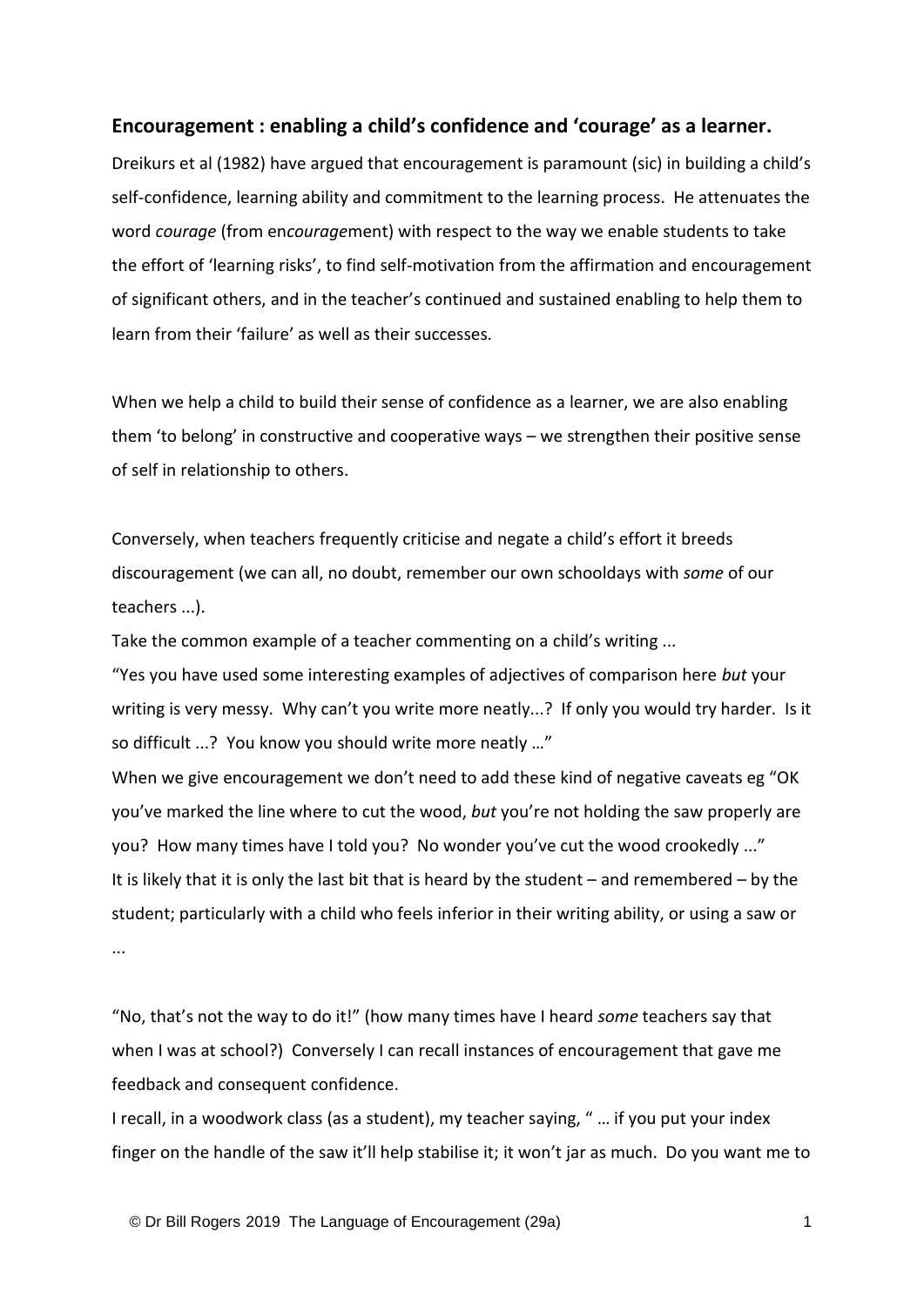show you?" He was *always* encouraging; never "No you don't do it like that!" or "What did I say, weren't you listening?" "Come on (big sigh), give it to me I'll show you ..." I owe much of my confidence in using woodwork tools to this teacher.

I recall in an English class one of my teachers encouraging me in my writing. I remember, for example, him giving me a quiet reminder about the difference between wrapped and rapt; I'd miscued (wanting to mean *rapt*, spelling it as wrapped …). He quietly reminded me (a few times) about how 'tricky' English spelling can be. I owe my developing sense of confidence in expressing myself in writing to this very supportive teacher. He always *acknowledged and affirmed the effort* in what I was trying to express, convey and communicate. He showed both interest in and encouragement in my natural struggle as a learner.

Some teachers tend to over-qualify any 'praise' they give with the 'but ...', 'if ...', 'why ...?' "You've *finally* finished nearly all your maths work today. Now *why can't you work like that all the time?!"* Or the teacher that puts an immediate cross against the wrong maths work, or the large red circle around incorrect spelling, or punctuation … then adds, "You weren't concentrating were you?" or, "You haven't made any *real* effort here have you, look how many you have got wrong." "If *only* you would concentrate ...". Even if that is true it doesn't help if a child *frequently hears it when expressed that way* ... When a teacher adds such unnecessarily qualifying caveats (like this) it negates the actual encouragement comment for some children. It is possible to 'mark' a student's work and give accurate, meaningful and helpful feedback about incorrect work in a way that doesn't unnecessarily minimise or negate a student's effort and motivation.

The way we *physically* mark children's work can also unnecessarily discourage a child. I've seen children's workbooks covered with red markings, circled words, crosses ... Careful marking (with brief margin notes – or endnotes – for feedback) still gives dignity to the student's effort to *their work*; it is their effort that we are seeking to affirm and build and, hence, enable their on-going learning journey.`

What encouragement seeks to do is to initiate and engage a student's self-awareness about, and meaningful understandings – even 'assessment' – of *their* work (or behaviour). Children

© Dr Bill Rogers 2019 The Language of Encouragement (29a) 2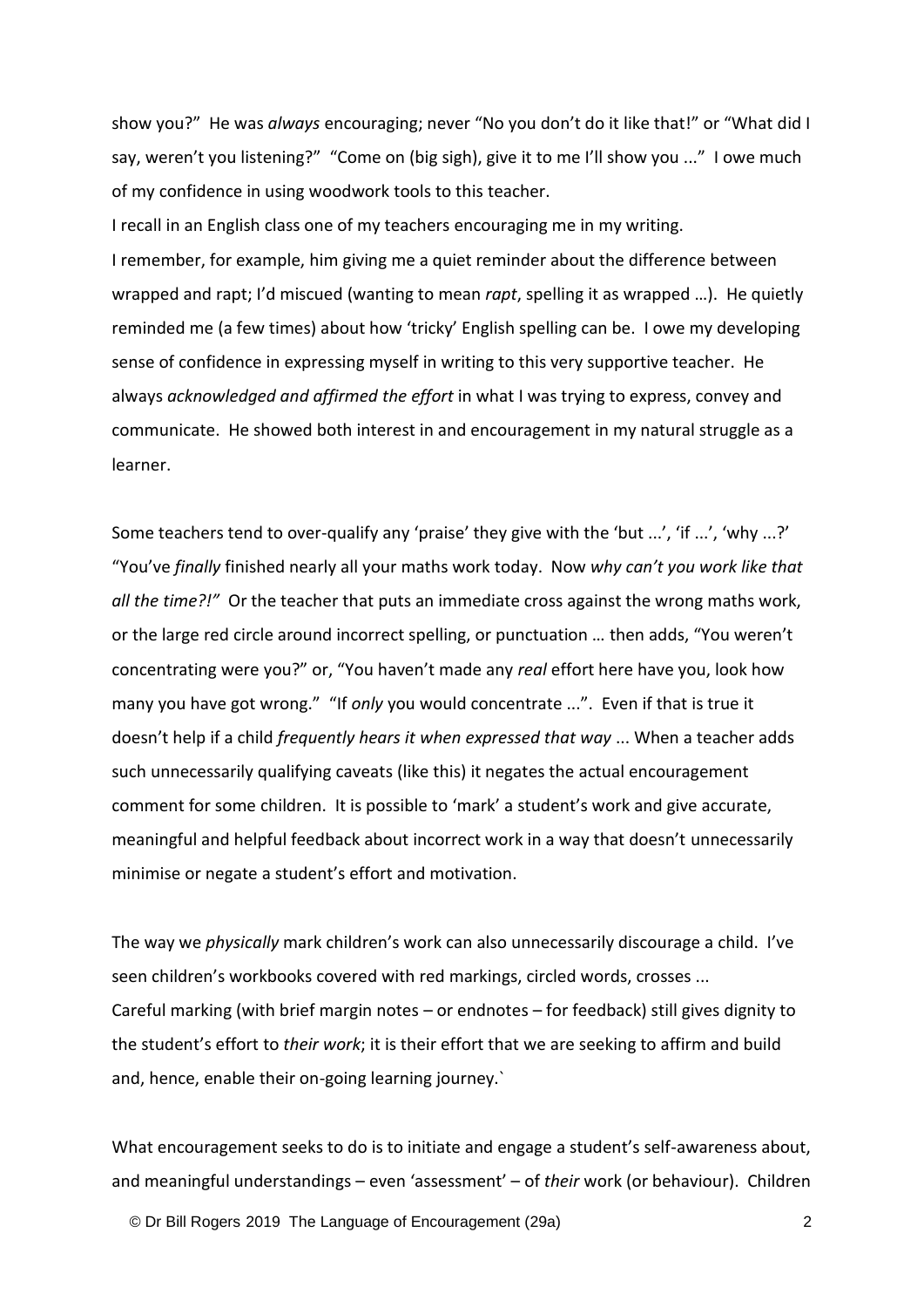know when our feedback and encouragement is genuine. As Dreikurs notes, "Children are keen observers and they know who is sincere and who is not. When anyone tries to put up a front, most children will sense this and resent or ridicule it." (Op. Cit. p 93).

Encouragement also needs to be distinguished from 'praise'. When we encourage our students it will help when we :-

- Focus on *their* engagement and effort (regarding their work and behaviour). We do this quietly (without patronising), often as an 'aside' in class time (as well as in class workbooks/papers etc). Older students may get embarrassed by *overtly* public praise, particularly praise that centres *on* the child or uses overblown adjectives : "*You* were great!", "That was *brilliant* ... *fantastic* ... *marvellous* ... *awesome* …!" All these global descriptions give no meaningful information feedback to the student. They also overfocus on the student as the 'good' or 'brilliant' one.
- It is also important to *talk with the student about their work* so that *they* can be more self-reflective; even very young children respond well to this. Instead of 'that's a great (or marvellous, or brilliant or awesome) picture ...' We talk with them about the features, colours, images, characters, and the contrasts in their artistic expression. We also talk with them about how we have noticed what they enjoyed about doing their work; *how* they developed their ideas, concepts (etc); *how* they decided to pursue a learning task in a certain way … My colleagues and I call this 'conversational encouragement'.

I still hear some teachers say things like "You are the best student I've ever had ...", "You're the best at ...", " … so good at …", "That's a great drawing ..." Praise like this, however well meant, focuses on the child in terms of 'how good *they* are ...' or 'how good *they* are at something'. When such comments are said, particularly in other children's hearing it can breed natural resentment and unnecessary comparisons (as when only the *best* essay is read, and when only the *best* art work in shown, or when the highest score is noted ...). Praise, in this sense, can actually be manipulative of the student's feelings and an overly competitive sense of self. "*You* are a good boy/girl for ... (or because) ...". As Ginott (1971) noted in his writings on praise and encouragement – *supportive* praise recognises and affirms a student's effort, allowing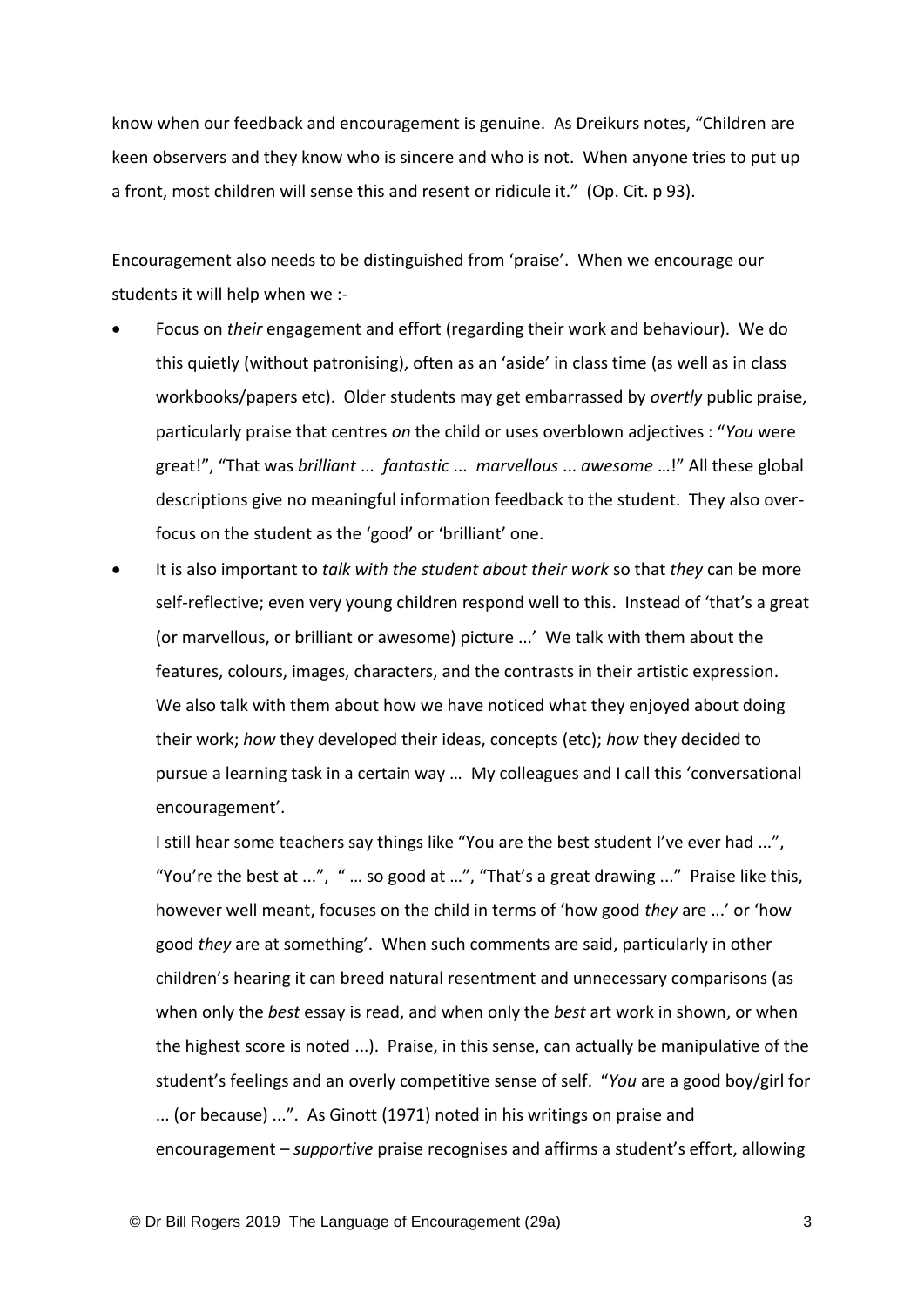a student to begin to understand and *fairly* evaluate *their* work/behaviour. This kind of 'praise' *encourages and motivates* rather than 'judges'.

The teacher is not the sole *validating* person in the student's sense of work. Nor are students simply 'good' because they get correct answers (or conversely 'bad' because they get incorrect answers ...).

> I've worked in a number of art classes as a mentor-teacher. In one such class (in a prison school for young female inmates) I chatted with a student about her 'gothic' drawing (the theme of the unit of work). The students were using a range of soft lead pencils. She had drawn Buffy ('the vampire slayer') walking towards a castle archway … in profile; the moon casting its long shadow ..., dark scudding clouds overhead … I asked her how she managed to get the moon looking so bright with just soft graphite pencils and white paper. She began to explain what she was attempting to do. I then asked her how she had worked out where to place the shadow in relationship to the moon, the archway and Buffy ... She again, shared her thoughts ... This chat was relaxed; in no way strained. I asked her what was happening to the character in her art work ... I briefly noted how much I had enjoyed art when I was at school ... We chatted like this for some minutes and the student next to her said, "Hey Bill, can you look at my work too?" My colleague (who I'd been team teaching with) noted later (over coffee)

that she had not heard me say once that the student's work was 'great', 'wonderful' or 'brilliant'. She had also noticed the students clearly enjoyed, and were encouraged, and evidenced confidence by *talking with them about their work.*

It was the teacher/student conversations that *enabled the students to be selfreflective*. In this sense the student is able to see the effort in *their* work; it is affirmative and 'evidential'.

In one of my Humanities classes :-

"The way you have described loneliness in the character is very clear, very moving  $$ particularly when you contrast how she is feeling with what's going on in her relationship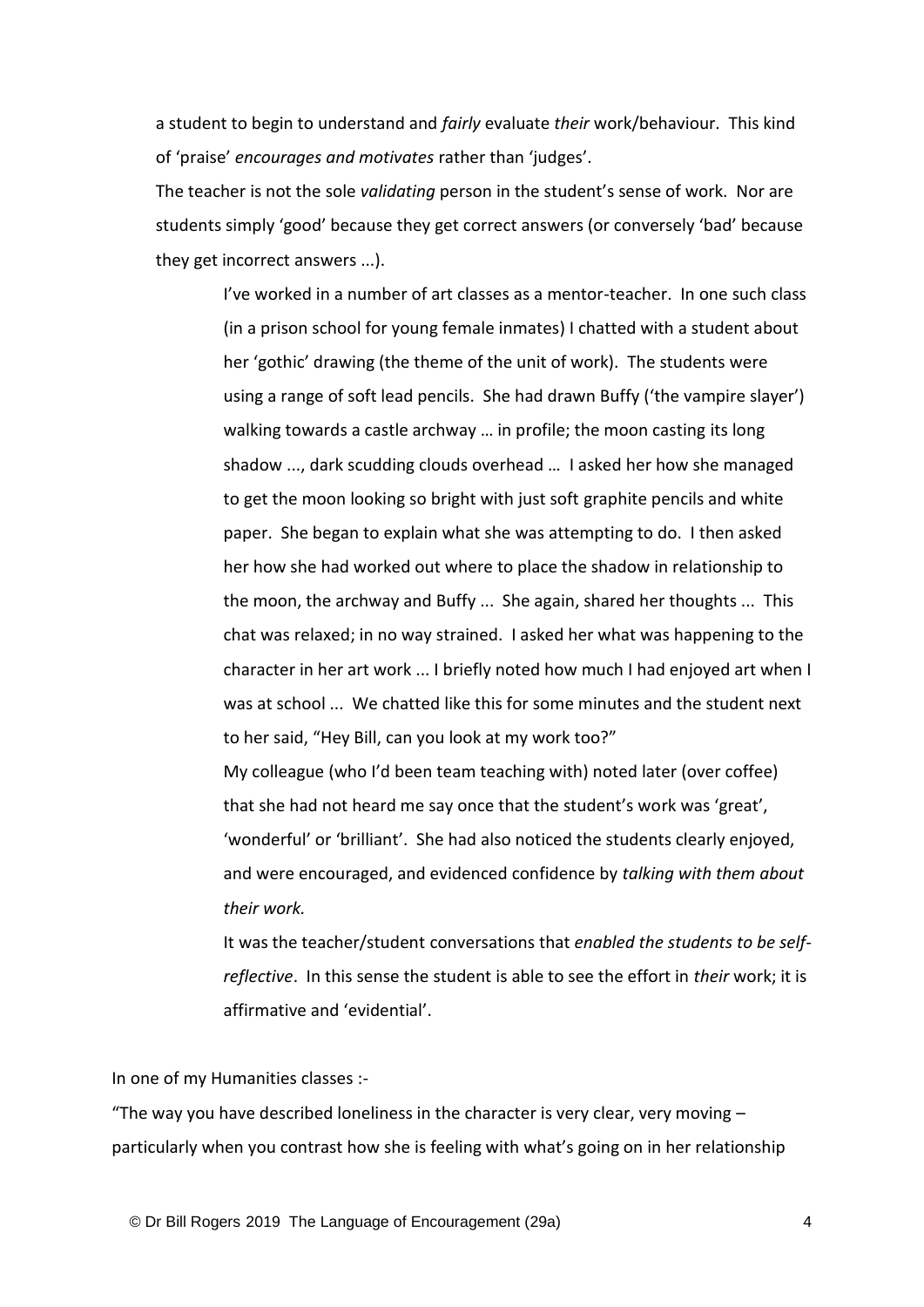with the other characters such as ... in reading this you can sense the loneliness of the character even though the word lonely isn't being used …"

*Descriptive* feedback – as encouragement – can become a more constructive and helpful 'norm', than the use of praise. If we do give a spontaneous (and genuine) 'Wow!', or 'Great' it will help to – at least – add *why* we were 'wowed' or thought what the student had done in work/behaviour that was 'great' or 'brilliant' ...

Even a 'well done' is more appropriate than 'great' … it can also help, of course, to add what was 'well' about what was 'done' …

While we need to help students with errors, we can do this constructively without overfocusing on a child's struggle, or failure; particularly past failures.

"You've really got that idea  $-$  now  $-$  of how to multiply decimal fractions. The last few questions were a bit tricky though; I can see how it might have been more difficult to do this. Let's see how we can go back and have another look ..."

'By using that sharp pencil Michael, you're able to get an accurate reading with the protractor on those obtuse and acute angles.'

'The way you've set your chart out, Shaun, makes it easier for me to read what the steps in the experiment are ... particularly for someone who's not a science teacher ...' (I said this to a student when I was mentoring in a science class recently – and I meant it).

'The way you've carefully labelled your diagram makes each part of the process really clear and how the steps progress and link-up …'

'There's been some difficult words to remember this week, Elise; you've made an effort to use them (and their meaning) in your writing on this topic ...' (here the teacher shares a few specific examples as reminders …).

'Those are interesting adjectives, Ahmed; see how many ways you've been able to describe that box ...' (this to a student where we were discussing adjectives of size, comparisons, shape, colour etc). "Not only a yellow box but a *bright* yellow box …", "So … you've got not just a big box but a *gigantic* box …"

If a student rejects (or seems to reject our feedback/encouragement) eg : the student says something like, "Anyway I think it's rubbish (my work)", or 'attentionally' putting their hands over their work and, with the attentional grin adding, "Can't see my work, it's not good – no, don't look !!" It will not help to 'over service' what may be a form of attentional

© Dr Bill Rogers 2019 The Language of Encouragement (29a) 5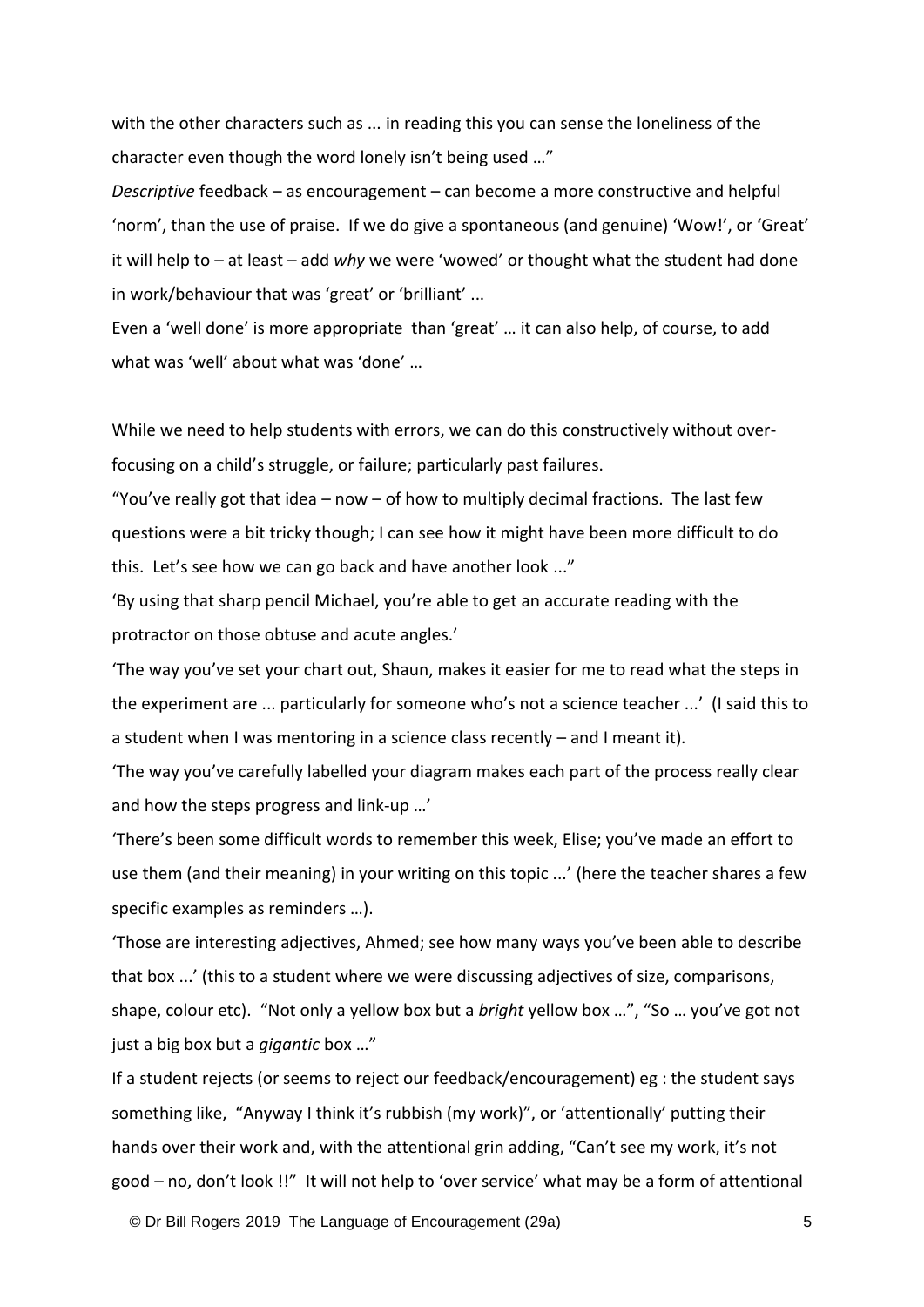behaviour . "Oh it *is* good; your work *is* good. I *really* meant it. Please don't say your work is rubbish ...". Students know (as we all do …) when they *really* did make an effort, or whether what they did was done well (or as well as they *were able to* …). It's enough to say, 'I meant it' and walk away (at that point) to work with another student. You can always address the work later when giving written feedback and 'marking'.

Encouragement also reassures and strengthens *one's belief in one's ability, effort, progress* … as Malala Yousafzai has said, "Encouragement makes you believe in yourself." (in an interview on ABC television [Australian Broadcasting Commission] 2014).

## **Mutual respect**

Dreikurs (et al) frequently affirms that, "Mutual respect is based on (the) acceptance of the equality of human beings, independent of individual differences, knowledge, abilities and position." 1982 (p 69 Op. Cit.).

Respect :-

- − Means respecting the essential dignity of the individual.
- − Is based on *equality and mutuality of rights*; this is at the core of the UN Charter on the rights of the child (and on human rights generally). Respect is intrinsically related to fundamental human rights. Within school communities these rights are the basis for building supportive and co-operative classrooms and schools. Respect also doesn't mean we ascribe some kind of false 'virtue' to someone when it is not deserved, nor does it mean an artificial deferential esteem. It is more to do with basic civility, manners and co-operative social courtesy, and – most of all – about the way we treat others. These are understandings even young children can be taught, encouraged and can understand. Conveying respect to our students also *enables* a student's selfrespect (Rogers, 2011).

For a sustained discussion on respect within the teacher-student/s relationship see Rogers 2011.

In being aware of, and considering others' rights, we (in effect) affirm and acknowledge our own rights. We can stand up for our rights – firmly and respectfully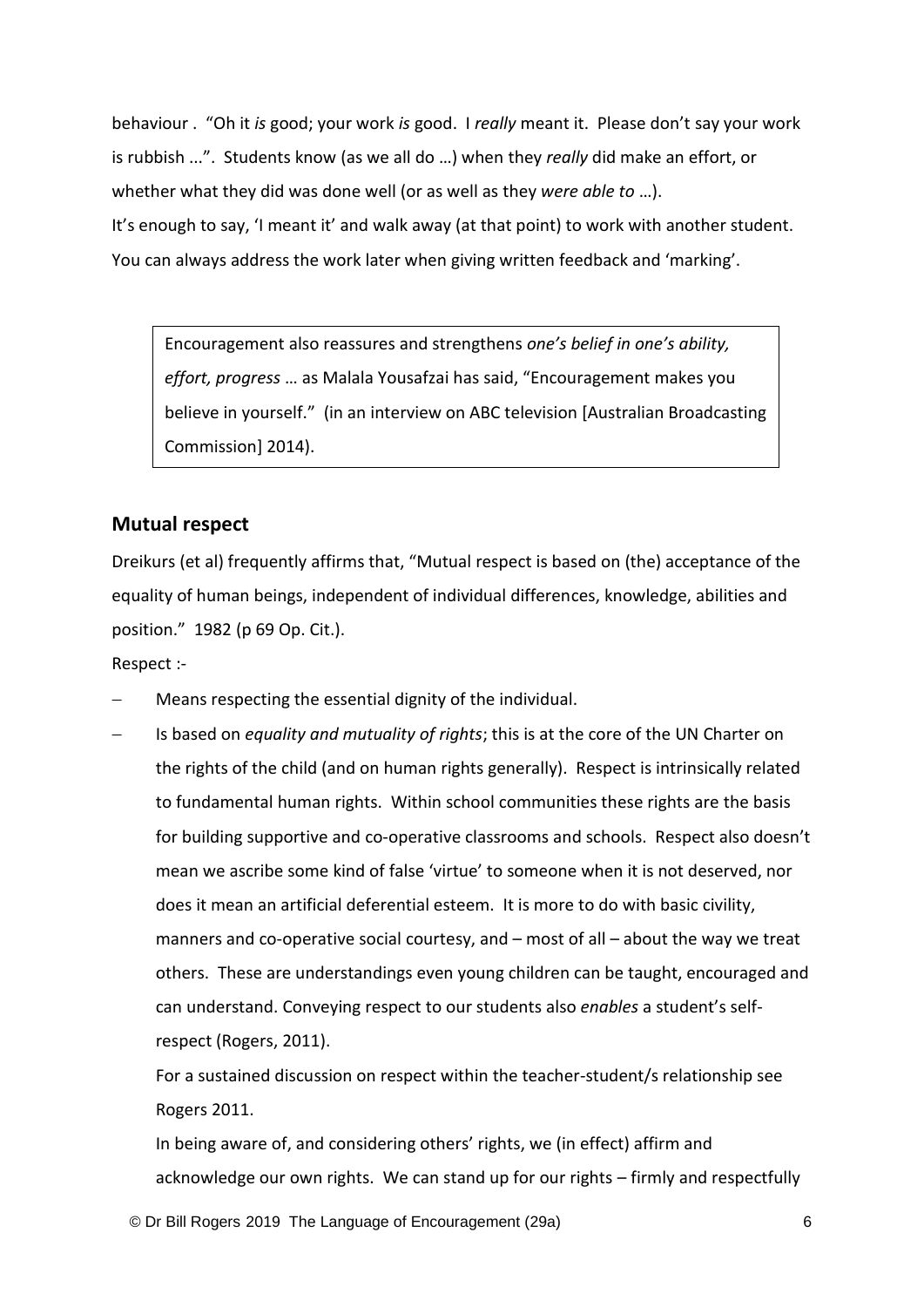without trampling on others' rights. The teacher's modelling of mutual respect is essential in building a rights-enhancing and rights-protecting school community.

- Respect means recognising the equality of difference (in gender, race, background ...).
- Respect also means that even when we need to discipline a student we do not imply we 'reject' them as a person. This is probably the most challenging value we seek to hold as teachers. It means we can (and should) balance firmness with kindness; assertion without holding grudges. It means (and this is also very difficult) starting each day afresh with the student as it were; particularly when we've had to utilise behaviour consequences.

I would further argue that we don't have to *like* all our students (some students will be much easier to like than others ...).

Respect is concerned with and directed to our *behaviour towards others*; the way we *treat others* ... It is pointless *trying to force ourselves to like* a student whose behaviour (at times) can be not just annoying but even obnoxious or worse ... Respect is about *a mindset and one's behaviour towards* others – more particularly perhaps towards the 'unlikeable'. This key feature of the concept of inter-personal respect is also important for children. We are not asking our students to 'like', (or pretend to like) every single fellow student; 'liking' is related very much to preferential, social, behaviour.

Our feelings (naturally) come and go with the vagaries of mood, chance, digestion (!), circumstance, the amount of stress we are subject to …

In our day-to-day relations with our students we do not easily (or merely) give in to feelings of like/dislike; we seek to behave to the other respectfully.

Marcus Aurelius, the Roman Stoic philosopher said,

"In the morning when thou risest unwillingly, let this thought be present – I am rising to the work of a human being." Meditation V (in *The Meditations of Marcus Aurelius : Meditation V.* Harvard Classics 1980 (trans : George Long) Grolier Press, Connecticut (p 222).

The conveying of respect (not excusing a student's distracting/disruptive behaviour) is an essential pre-requisite in addressing and resolving behaviour issues and initiating repairing and rebuilding and restitution.